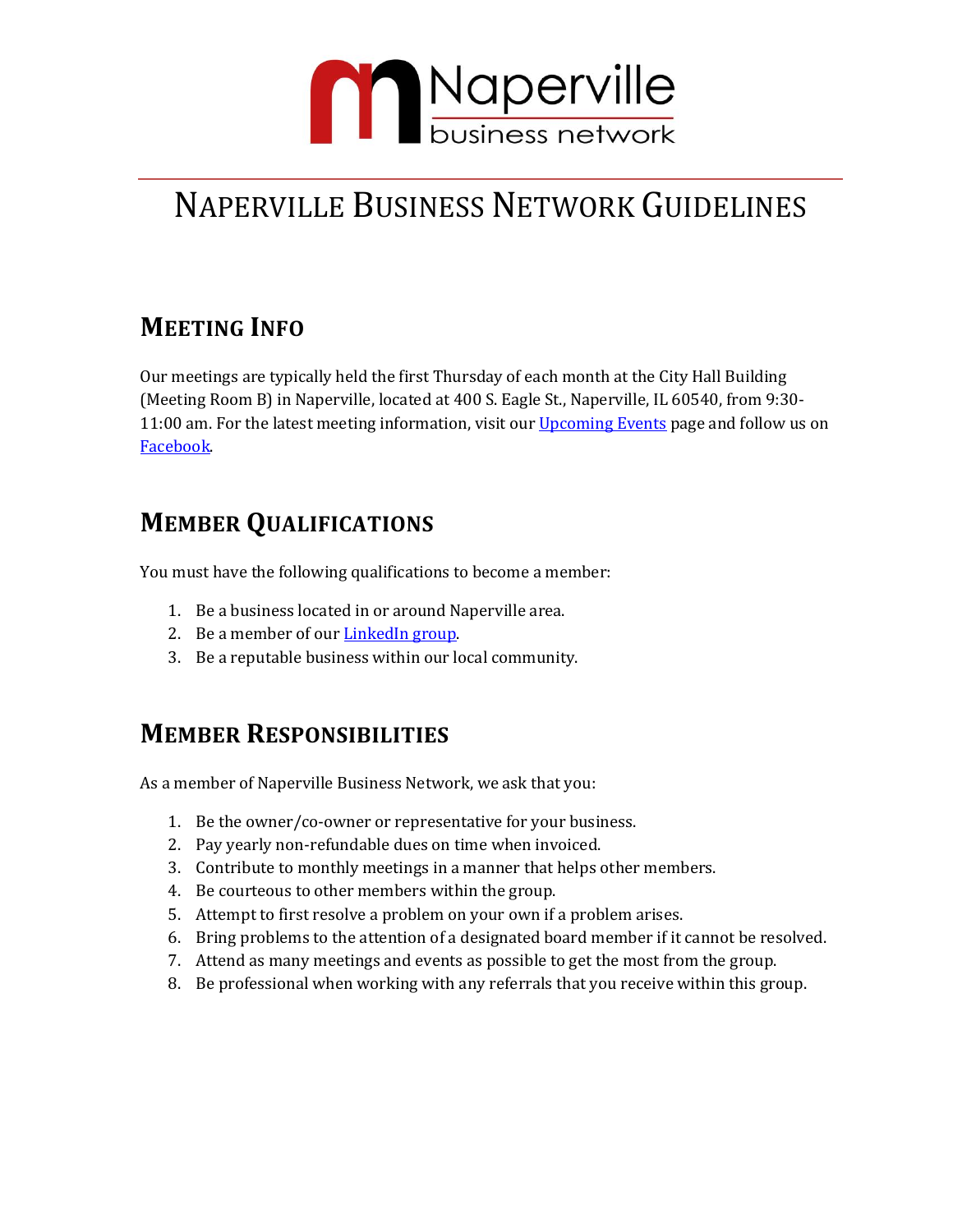

#### **MEETING GUIDELINES**

When attending monthly meetings, we ask that each member:

- 1. Be punctual and arrive when meetings begin to get a seat.
- 2. Be prepared to introduce your company at each meeting.
- 3. Be prepared to give any referrals or to speak about referrals you have received.
- 4. Bring plenty of business cards to share with guests or current members who may want to refer your business.

#### **MEMBERSHIP PAYMENTS**

New members must pay their yearly membership dues of \$399 in full before they can attend the following meeting.

Current members must pay their yearly membership dues of \$399 when they are invoiced on their anniversary date.

Payments include credit cards or a check made out to: **Naperville Business Network**

Membership dues cover the following:

- 1. Operational costs for meeting room each month (12 meetings a year).
- 2. Breakfast at each of the monthly meetings (12 meetings a year).
- 3. Entry fee to public monthly social networking event.
- 4. Cocktails at monthly social networking event.
- 5. Promotional/advertising costs throughout the year featuring your business.

Membership dues are non-refundable.

#### **MEETING AGENDA**

The agenda for upcoming meetings will be published on the Naperville Business Network website [\(www.naperbiz.net/events/\)](http://www.naperbiz.net/events/) in the blog section as a new post. It will also be shared on the public Facebook page for the group [\(www.facebook.com/NaperBizNetwork/\)](http://www.facebook.com/NaperBizNetwork/).